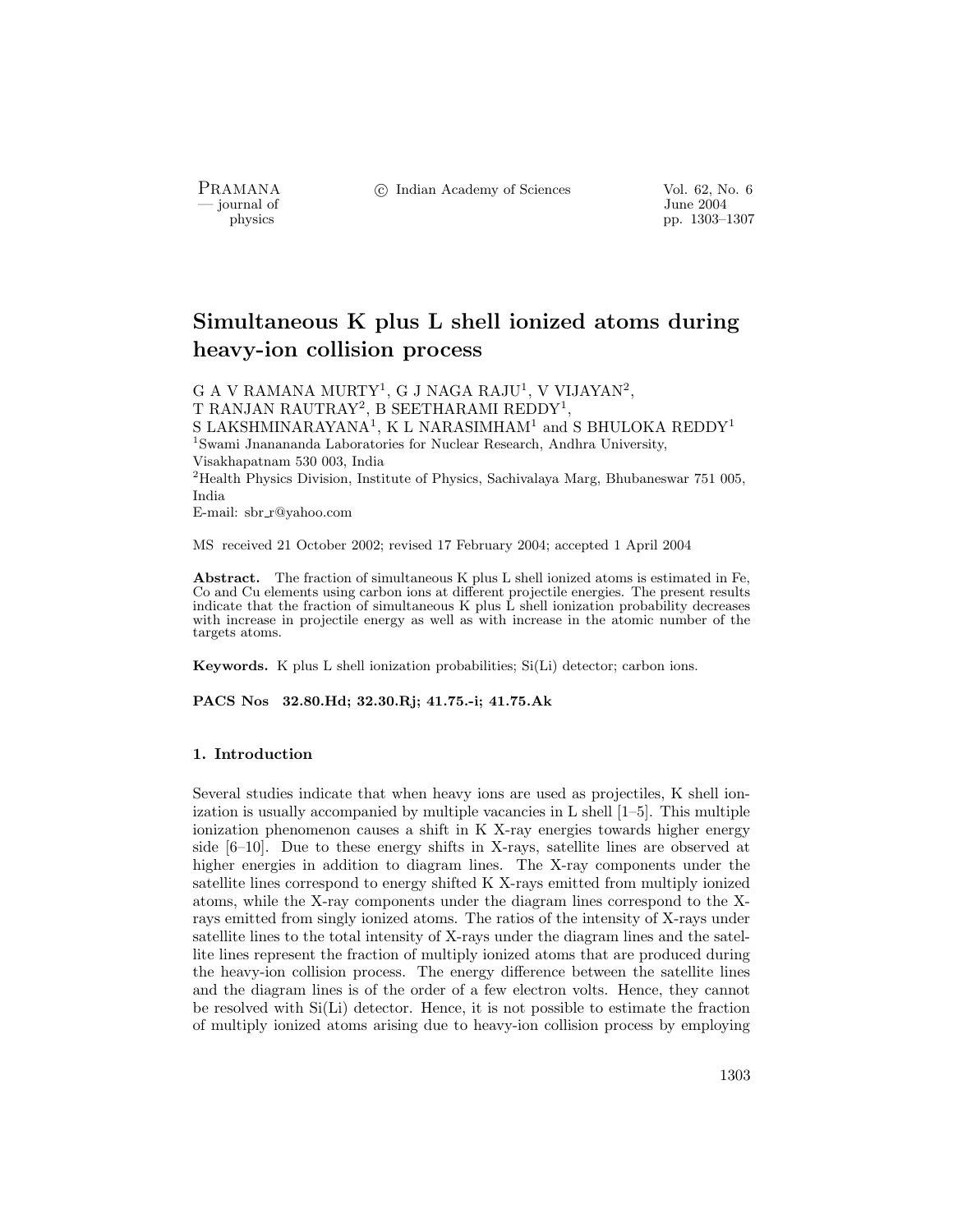### G A V Ramana Murty et al

 $Si(Li)$  detector. Li *et al* [11] have suggested a method to estimate the fraction of simultaneous K plus L shell ionized atoms employing a Si(Li) detector. They have estimated the fraction of multiply ionized atoms in Ca, Ti and Fe using deuterons and helium ions as projectiles at different energies. In that method, Li  $et \ al \ [11]$ considered the critical absorption of energy shifted  $K_\beta$  X-rays while passing through an external absorber of the same material. The energies of normal  $K_\beta$  X-ray components (arising due to singly ionized atoms) should lie below the K absorption edge of the same target atoms, while the energies of the shifted  $K_\beta$  X-ray components (arising from multiply ionized atoms) should lie above the K absorption edge of the same target atoms. As a result, the energy shifted  $K_\beta$  X-ray components will be absorbed much more than the normal  $K_\beta$  X-ray components while passing through an external absorber of the same target materials.

In the present work, the fraction of multiply ionized atoms is estimated using the method described by Li  $et$  al  $[11]$  in Fe, Co and Cu elements with carbon ion projectiles at energies of 6, 7 and 8 MeV.

# 2. Experimental details

Thin targets of Fe, Co and Cu were prepared on Al mylar backing material by vacuum deposition technique. The thickness of the foils lies between 20 and 30  $\mu$ g/cm<sup>2</sup>. The experiments were carried out at the Institute of Physics, Bhubaneswar using 3 MV pelletron accelerator. The targets were kept at an angle of 45◦ to the beam direction and exposed to a beam of carbon ions. The X-rays emitted from the targets are recorded with a high resolution Si(Li) detector whose FWHM is 160 eV at an energy of 5.9 keV. The detector is kept at an angle of 90◦ to the beam direction. The beam current is maintained between 2 and 5 nA. For a particular target, and at a particular beam energy, the K X-ray spectrum of a target is recorded for sufficiently long time to ensure good statistics. The same K X-ray spectrum is recorded by placing the absorber of the same material externally between the target and the detector. The same experiment is repeated for different targets at different projectile energies. The normalized overlapped K X-ray spectrum of cobalt obtained with and without external absorber due to 8 MeV carbon ions is shown in figure 1. From the overlapped spectrum, it is evident that the intensity of  $K_{\beta}$  X-rays with external absorber is reduced compared with the intensity obtained without absorber. This is due to the critical absorption of the energy shifted  $K_\beta$ X-rays while passing through the external absorber.

#### 3. Method and data analysis

Let  $g_{KL}$  represent the fraction of simultaneous K plus L shell ionized atoms due to heavy-ion collision process. According to Li  $et$  al [11],  $g_{KL}$  is given by

$$
g_{\mathrm{KL}} = \frac{f_n^{\beta} - R \cdot f_n^{\alpha}}{f_n^{\beta} - f_s^{\beta}},
$$

where

1304 Pramana – J. Phys., Vol. 62, No. 6, June 2004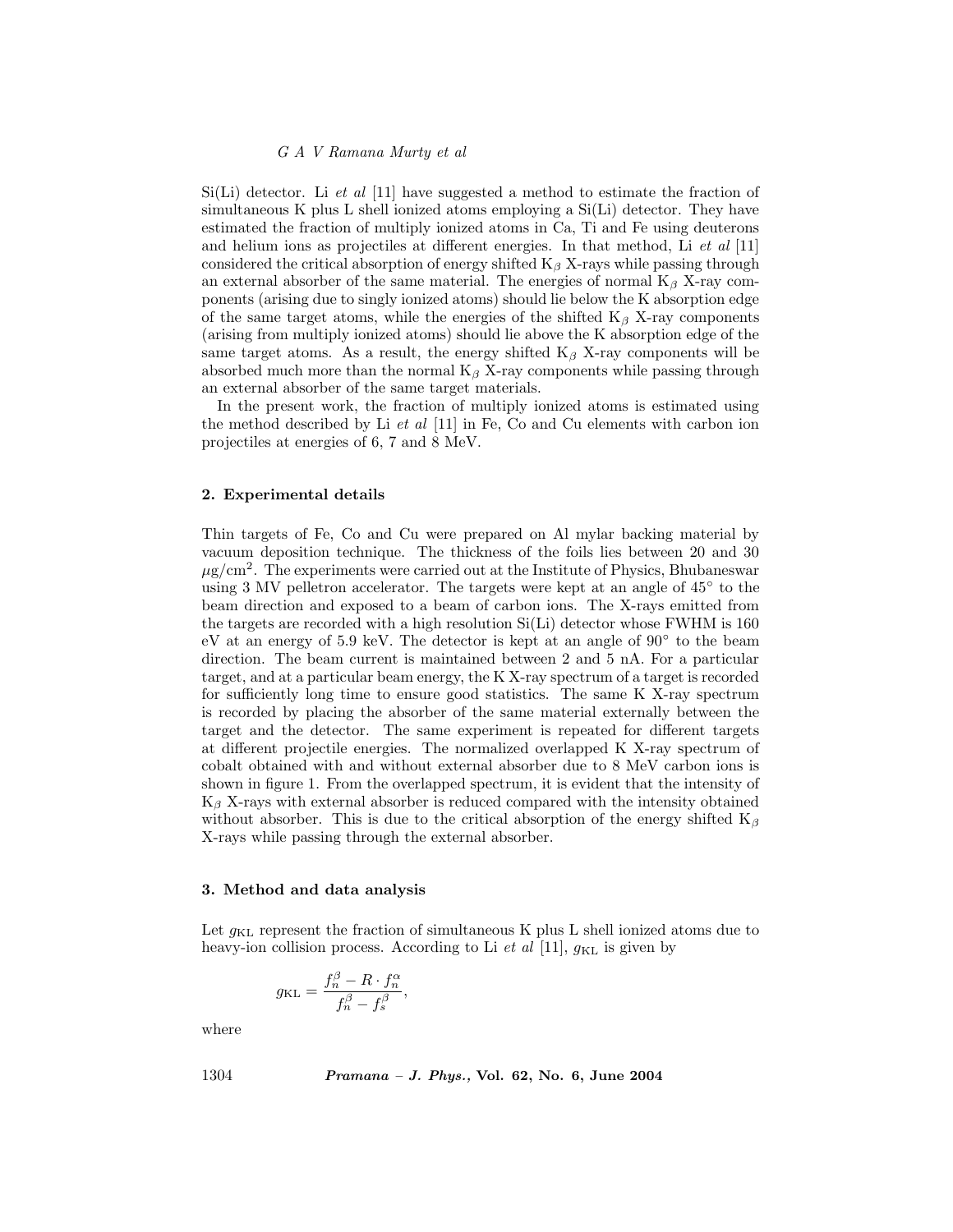

Figure 1. Normalized overlapped K X-ray spectrum of Co obtained with and without external absorber due to 8 MeV carbon ion projectiles.

$$
R = \frac{I_{\beta}/I_{\alpha}(\text{with absorber})}{I_{\beta}/I_{\alpha}(\text{without absorber})}.
$$

 $f_n^{\alpha}$  and  $f_n^{\beta}$  represent the transmission probability of normal  $K_{\alpha}$  and  $K_{\beta}$  X-rays and  $f_s^{\beta}$  represents the transmission probability of the shifted K<sub>β</sub> X-ray components. From the observed spectra, the intensities of  $K_{\alpha}$  and  $K_{\beta}$  X-ray components with and without absorber are estimated using peak fit software package. From the intensity values obtained with and without absorber, the values of  $R$  were estimated at different projectile energies. The values of  $f_n^{\alpha}$ ,  $f_n^{\beta}$  and  $f_s^{\beta}$  were estimated using the attenuation coefficients. The attenuation coefficients corresponding to the energies of the normal as well as energy shifted X-ray components were estimated from the tables of Storm and Israel [12]. The energies of shifted X-ray components were estimated from the corresponding measured energy shifts.

Tribedi et al [13,14] and Dhal et al [15,16] have carried out extensive studies and reported the dependence of K X-ray energy shifts and K X-ray intensity ratios on the energy and charge state of the projectiles. Their results indicate that the K X-ray energy shifts produced in a target by a projectile at different energies do not vary appreciably. In the present work, the energy shifts measured by our group [17] in one of our earlier experiments with carbon projectiles were employed in calculating the energies of the shifted X-ray components. Substituting the values in the above equations, the  $g_{KL}$  values are estimated in Fe, Co and Cu elements employing carbon ion projectiles at different energies. The  $g_{KL}$  values thus obtained in the present work are given in table 1.

 $Pramana - J. Phys., Vol. 62, No. 6, June 2004$  1305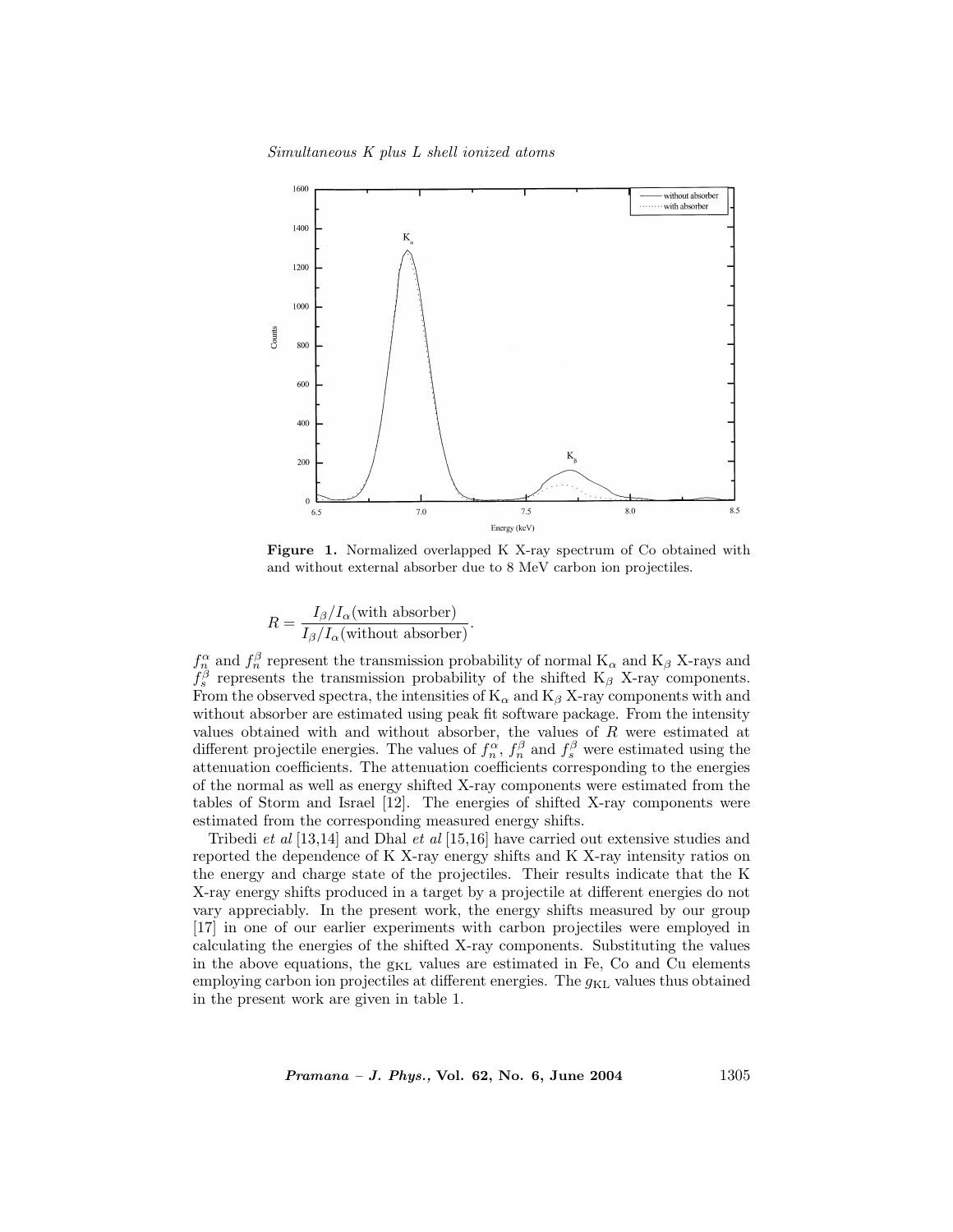# G A V Ramana Murty et al

| Energy of the<br>projectile (MeV) | $g_{\text{KL}} \times 100$ |            |              |
|-----------------------------------|----------------------------|------------|--------------|
|                                   | Fe                         | Co         | Cп           |
| 6                                 | $49 + 2.9$                 | $47 + 2.8$ | $33\pm2.0$   |
| 7                                 | $46 + 2.8$                 | $41 + 2.5$ | $30 \pm 1.8$ |
| 8                                 | $37 + 2.2$                 | $38 + 2.3$ | $24+1.4$     |

Table 1. Experimental  $g_{KL}$  values obtained with carbon ion projectiles with different energies.

## 4. Results and discussion

The experimental  $g_{\text{KL}}$  values thus obtained for Fe, Co and Cu elements with carbon ion bombardment at three different projectile energies are presented in table 1. The uncertainties associated with the experimental values are also shown in the same table. The statistical error in the intensity of  $K_\beta$  X-ray component is about 3% and in  $K_{\alpha}$  X-ray component is about 2%. Hence, the overall uncertainty in the parameter  $R$  was around 5%. The errors associated with other parameters are about 3%. Hence, the overall error in the experimental  $g_{KL}$  value is about 6%. If the K<sub>β</sub> fluorescence yield does not change significantly as a result of the presence of an L shell vacancy and if the lifetime of the L shell vacancy is long compared to the lifetime of K shell vacancy, then  $|11|$ 

# $g_{\text{KL}} = P_{\text{KL}}$

where  $P_{\text{KL}}$  is the probability of simultaneous K plus L shell ionization. Boschung et al [18] have pointed out that the effect of simultaneous vacancies in the M, N,  $O, \ldots$  shells do not affect the K X-ray energies appreciably. It is true that the spectator vacancy may occur in any of the different L sub-shells. But, Boschung et al [18] have also pointed out that the energy shift of the satellite line does not vary appreciably with a change in the position of the spectator vacancy among the L sub-shells.

It is not possible to compare our experimental data with the data of Li et al [11]. Fe is the only common element between the two works. But there is no common projectile energy. Also the projectiles that are employed in both these works are different. However, in the present work, it is observed that  $g_{KL}$  values decrease with the increase of projectile energy and also with increase of the atomic number of the target material. Similar trend was also observed by Li et al [11] while using deuterons and helium ions as projectiles. We have planned some more such experiments with different projectile–target combinations at different projectile energies. Meanwhile, we thought the present experimental data though undertaken with only one projectile at different energies with different targets, would contribute to the existing data on this aspect which further helps to arrive at some general conclusions in this aspect.

1306 Pramana – J. Phys., Vol. 62, No. 6, June 2004